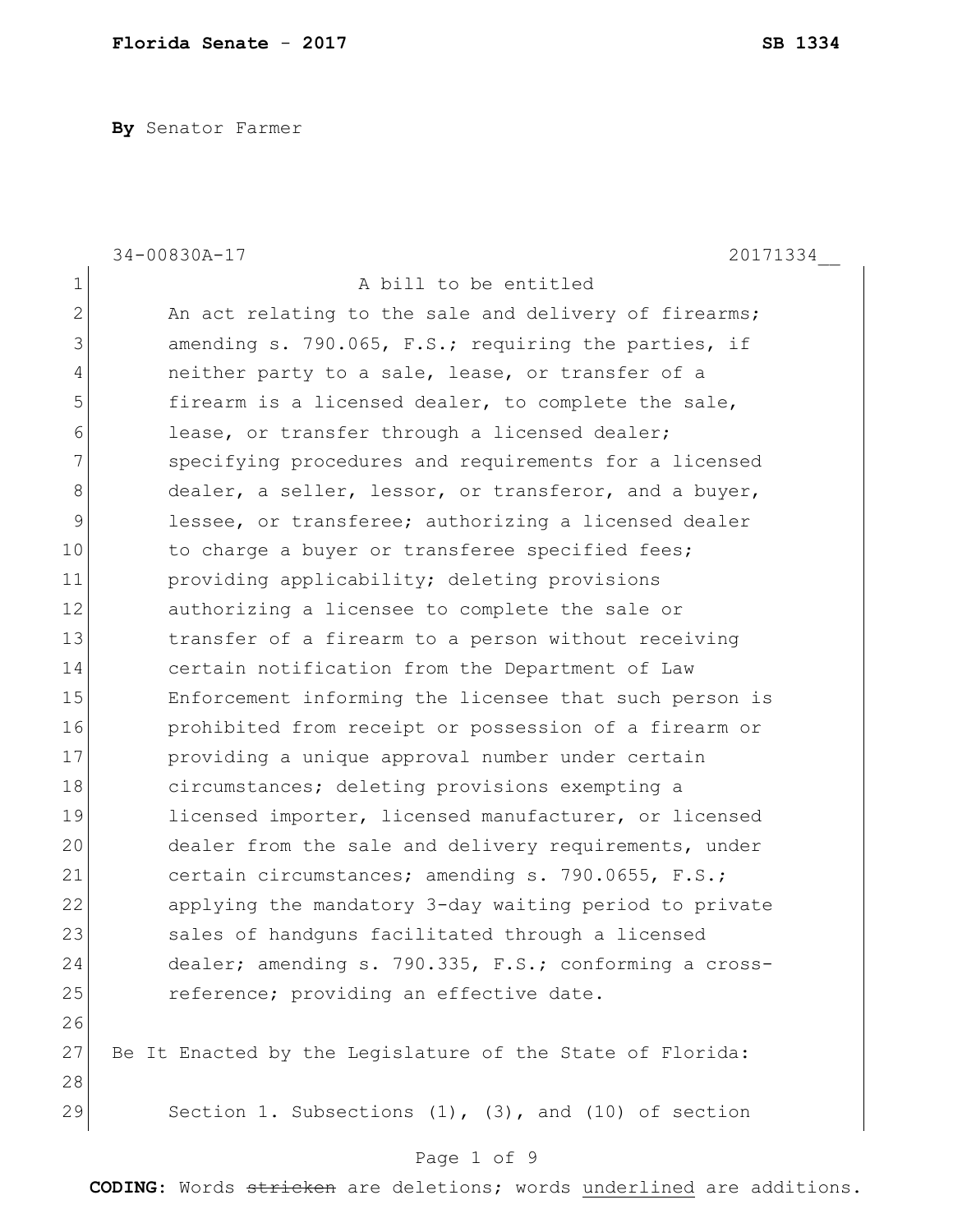| 30 | 790.065, Florida Statutes, are amended to read:                   |
|----|-------------------------------------------------------------------|
| 31 | 790.065 Sale and delivery of firearms.-                           |
| 32 | (1) (a) A licensed importer, licensed manufacturer, or            |
| 33 | licensed dealer may not sell or deliver from her or his           |
| 34 | inventory at her or his licensed premises any firearm to another  |
| 35 | person, other than a licensed importer, licensed manufacturer,    |
| 36 | licensed dealer, or licensed collector, until she or he has:      |
| 37 | 1. Obtained a completed form from the potential buyer or          |
| 38 | transferee, which form shall have been promulgated by the         |
| 39 | Department of Law Enforcement and provided by the licensed        |
| 40 | importer, licensed manufacturer, or licensed dealer, which shall  |
| 41 | include the name, date of birth, gender, race, and social         |
| 42 | security number or other identification number of such potential  |
| 43 | buyer or transferee and has inspected proper identification       |
| 44 | including an identification containing a photograph of the        |
| 45 | potential buyer or transferee.                                    |
| 46 | 2. Collected a fee from the potential buyer for processing        |
| 47 | the criminal history check of the potential buyer. The fee shall  |
| 48 | be established by the Department of Law Enforcement and may not   |
| 49 | exceed \$8 per transaction. The Department of Law Enforcement may |
| 50 | reduce, or suspend collection of, the fee to reflect payment      |
| 51 | received from the Federal Government applied to the cost of       |
| 52 | maintaining the criminal history check system established by      |
| 53 | this section as a means of facilitating or supplementing the      |
| 54 | National Instant Criminal Background Check System. The            |
| 55 | Department of Law Enforcement shall, by rule, establish           |
| 56 | procedures for the fees to be transmitted by the licensee to the  |
| 57 | Department of Law Enforcement. All such fees shall be deposited   |
| 58 | into the Department of Law Enforcement Operating Trust Fund, but  |

34-00830A-17 20171334\_\_

**CODING**: Words stricken are deletions; words underlined are additions.

Page 2 of 9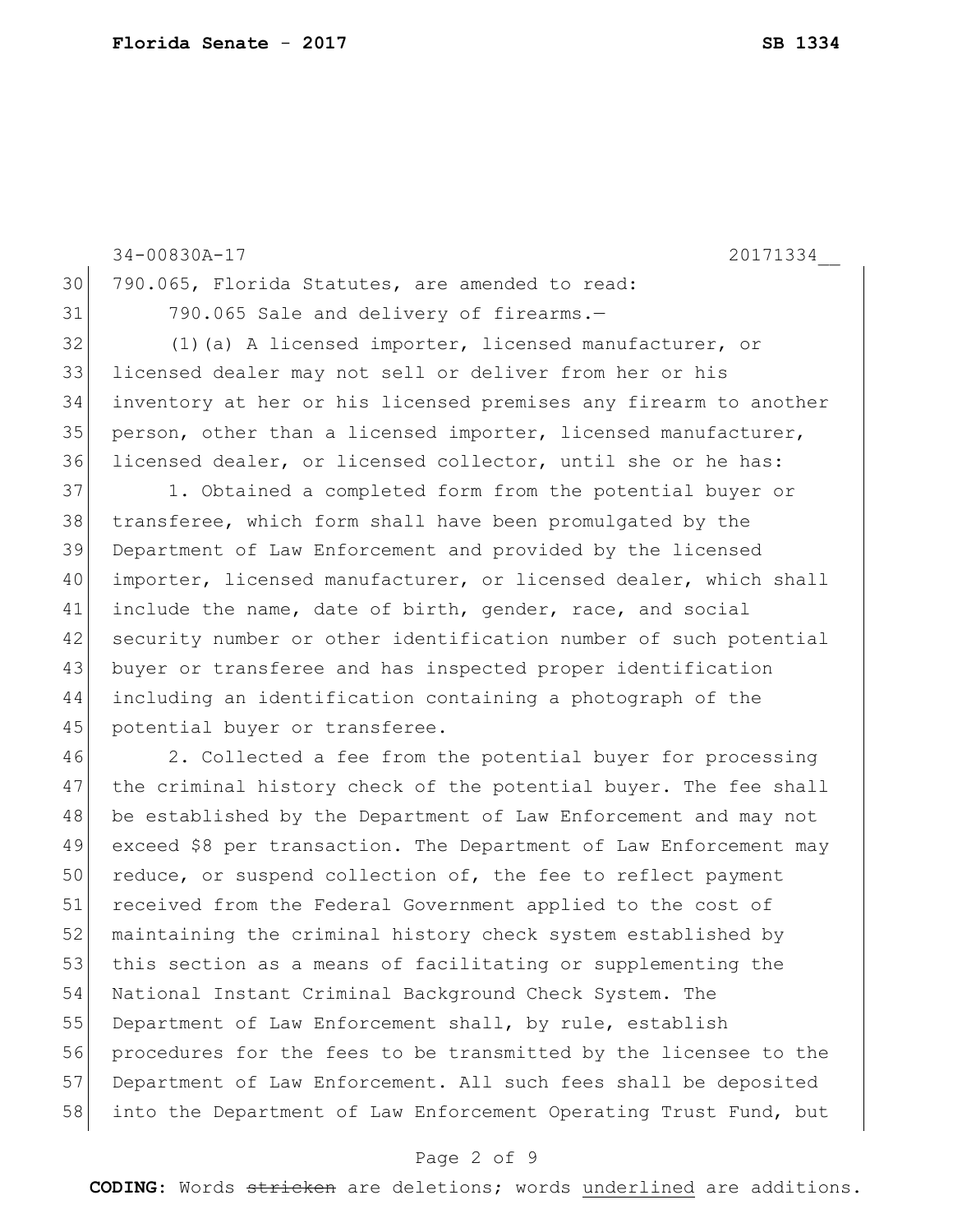34-00830A-17 20171334\_\_ 59 shall be segregated from all other funds deposited into such 60 trust fund and must be accounted for separately. Such segregated 61 funds must not be used for any purpose other than the operation 62 of the criminal history checks required by this section. The 63 Department of Law Enforcement, each year before prior to 64 February 1, shall make a full accounting of all receipts and 65 expenditures of such funds to the President of the Senate, the 66 Speaker of the House of Representatives, the majority and 67 minority leaders of each house of the Legislature, and the 68 chairs of the appropriations committees of each house of the 69 Legislature. In the event that the cumulative amount of funds 70 collected exceeds the cumulative amount of expenditures by more 71 than \$2.5 million, excess funds may be used for the purpose of 72 purchasing soft body armor for law enforcement officers. 73 3. Requested, by means of a toll-free telephone call, the

 Department of Law Enforcement to conduct a check of the information as reported and reflected in the Florida Crime Information Center and National Crime Information Center systems 77 as of the date of the request.

78 4. Received a unique approval number for that inquiry from 79 the Department of Law Enforcement, and recorded the date and 80 such number on the consent form.

81 (b) However, if the person purchasing, or receiving 82 delivery of, the firearm is a holder of a valid concealed 83 weapons or firearms license pursuant to the provisions of s. 84 790.06 or holds an active certification from the Criminal 85 Justice Standards and Training Commission as a "law enforcement" 86 officer," a "correctional officer," or a "correctional probation 87 officer" as defined in s. 943.10(1), (2), (3), (6), (7), (8), or

#### Page 3 of 9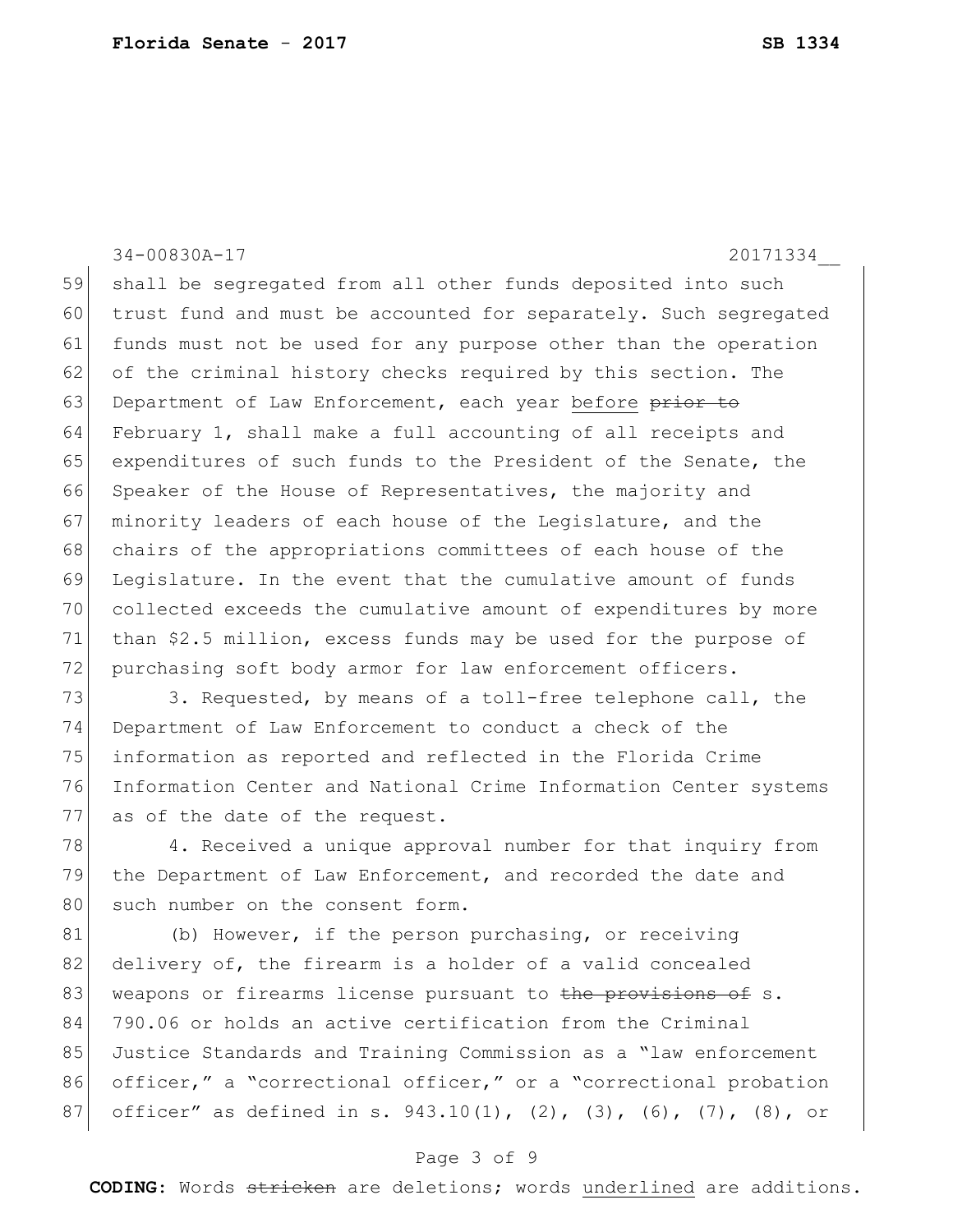|     | 34-00830A-17<br>20171334                                         |
|-----|------------------------------------------------------------------|
| 88  | (9), this subsection does not apply.                             |
| 89  | (c) This subsection does not apply to the purchase, trade,       |
| 90  | or transfer of a rifle or shotgun by a resident of this state    |
| 91  | when the resident makes such purchase, trade, or transfer from a |
| 92  | licensed importer, licensed manufacturer, or licensed dealer in  |
| 93  | another state.                                                   |
| 94  | (d) 1. If neither party to a prospective firearms sale,          |
| 95  | lease, or transfer is a licensed dealer, the parties to the      |
| 96  | transaction must complete the sale, lease, or other transfer     |
| 97  | through a licensed dealer as follows:                            |
| 98  | a. The seller, lessor, or transferor must deliver the            |
| 99  | firearm to a licensed dealer who shall process the sale, lease,  |
| 100 | or transfer as if he or she were the seller, lessor, or          |
| 101 | transferor, except that the seller, lessor, or transferor who is |
| 102 | not a licensed dealer may remove the firearm from the business   |
| 103 | premises of the licensed dealer while the background check is    |
| 104 | being conducted, and while the waiting period requirement set    |
| 105 | forth in s. 790.0655 is being met. Other than allowing the       |
| 106 | unlicensed seller or transferor to remove the firearm from the   |
| 107 | licensed dealer's business premises, the licensed dealer shall   |
| 108 | comply with all requirements of federal and state law which      |
| 109 | would apply if he or she were the seller, lessor, or transferor  |
| 110 | of the firearm;                                                  |
| 111 | b. The licensed dealer shall conduct a background check on       |
| 112 | the buyer or other transferee in accordance with this section    |
| 113 | and, unless the transaction is prohibited, and after all other   |
| 114 | legal requirements are met, including those set forth in s.      |
| 115 | 790.0655, the dealer shall either:                               |
| 116 | (I) Deliver the firearm to the seller, lessor, or                |
|     |                                                                  |

#### Page 4 of 9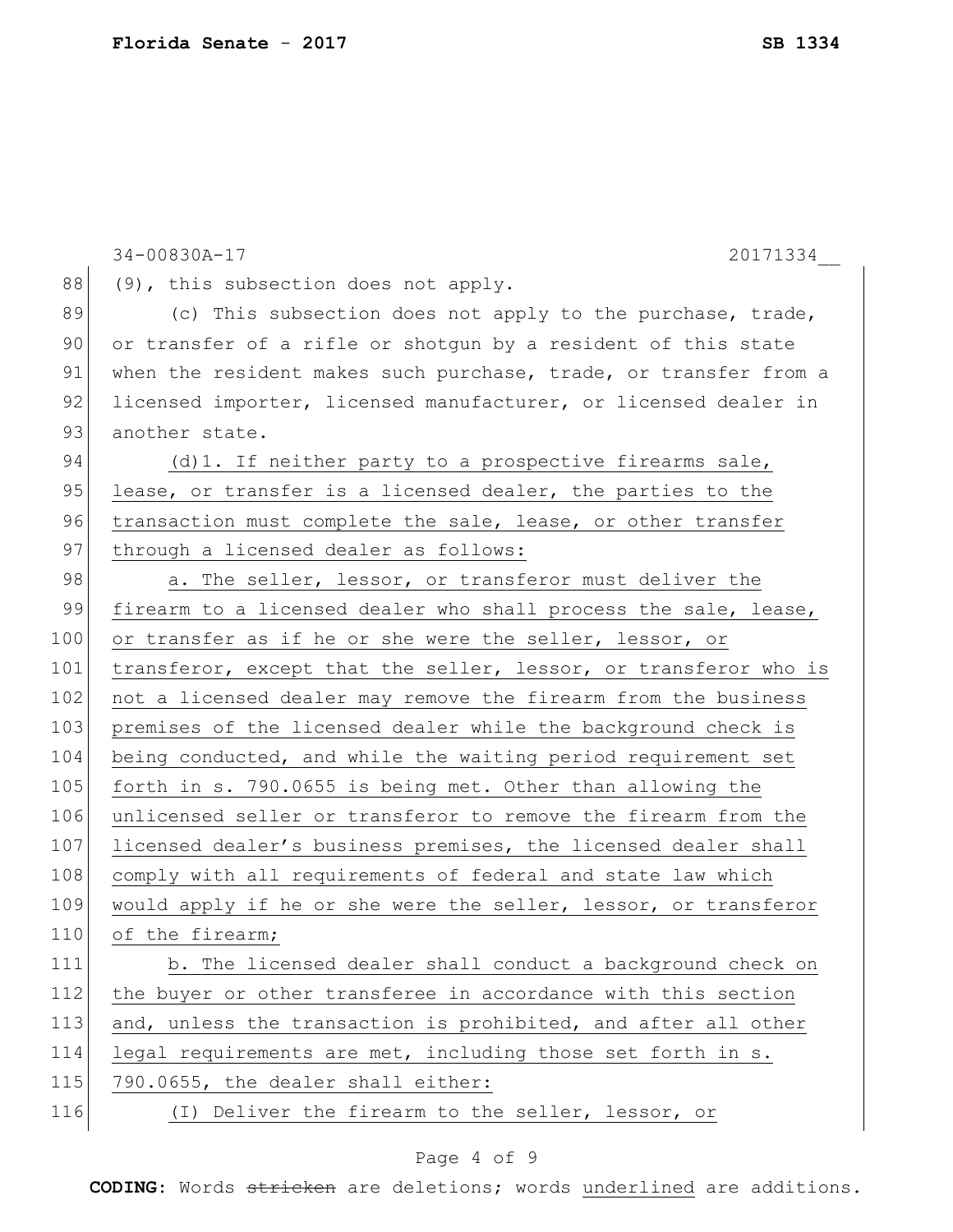|     | 34-00830A-17<br>20171334                                         |
|-----|------------------------------------------------------------------|
| 117 | transferor, who shall complete the transaction and deliver the   |
| 118 | firearm to the buyer; or                                         |
| 119 | (II) If the seller, lessor, or transferor has removed the        |
| 120 | firearm from the licensed dealer's business premises, contact    |
| 121 | the seller, lessor, or transferor to let him or her know that he |
| 122 | or she may complete the transaction and deliver the firearm to   |
| 123 | the buyer;                                                       |
| 124 | c. If the licensed dealer cannot legally complete the            |
| 125 | transaction, the dealer must:                                    |
| 126 | (I) Return the firearm to the seller, lessor, or                 |
| 127 | transferor; or                                                   |
| 128 | (II) If the seller, lessor, or transferor has removed the        |
| 129 | firearm from the licensed dealer's business premises, contact    |
| 130 | the seller, lessor, or transferor to let him or her know that    |
| 131 | the transaction is prohibited, and the seller, lessor, or        |
| 132 | transferor may not deliver the firearm to the buyer; and         |
| 133 | d. The licensed dealer may require the buyer or other            |
| 134 | transferee to pay a fee covering the administrative costs        |
| 135 | incurred by the licensed dealer for facilitating the transfer of |
| 136 | the firearm, plus applicable fees pursuant to federal and state  |
| 137 | law.                                                             |
| 138 | 2. This paragraph does not apply to:                             |
| 139 | The activities of the United States Marshals Service,<br>а.      |
| 140 | members of the United States Armed Forces or the National Guard, |
| 141 | or federal officials required to carry firearms while engaged in |
| 142 | performing their official duties; and                            |
| 143 | b. The following activities, unless the lawful owner knows       |
| 144 | or has reasonable cause to believe that federal, state, or local |
| 145 | law prohibits the transferee from purchasing or possessing       |

# Page 5 of 9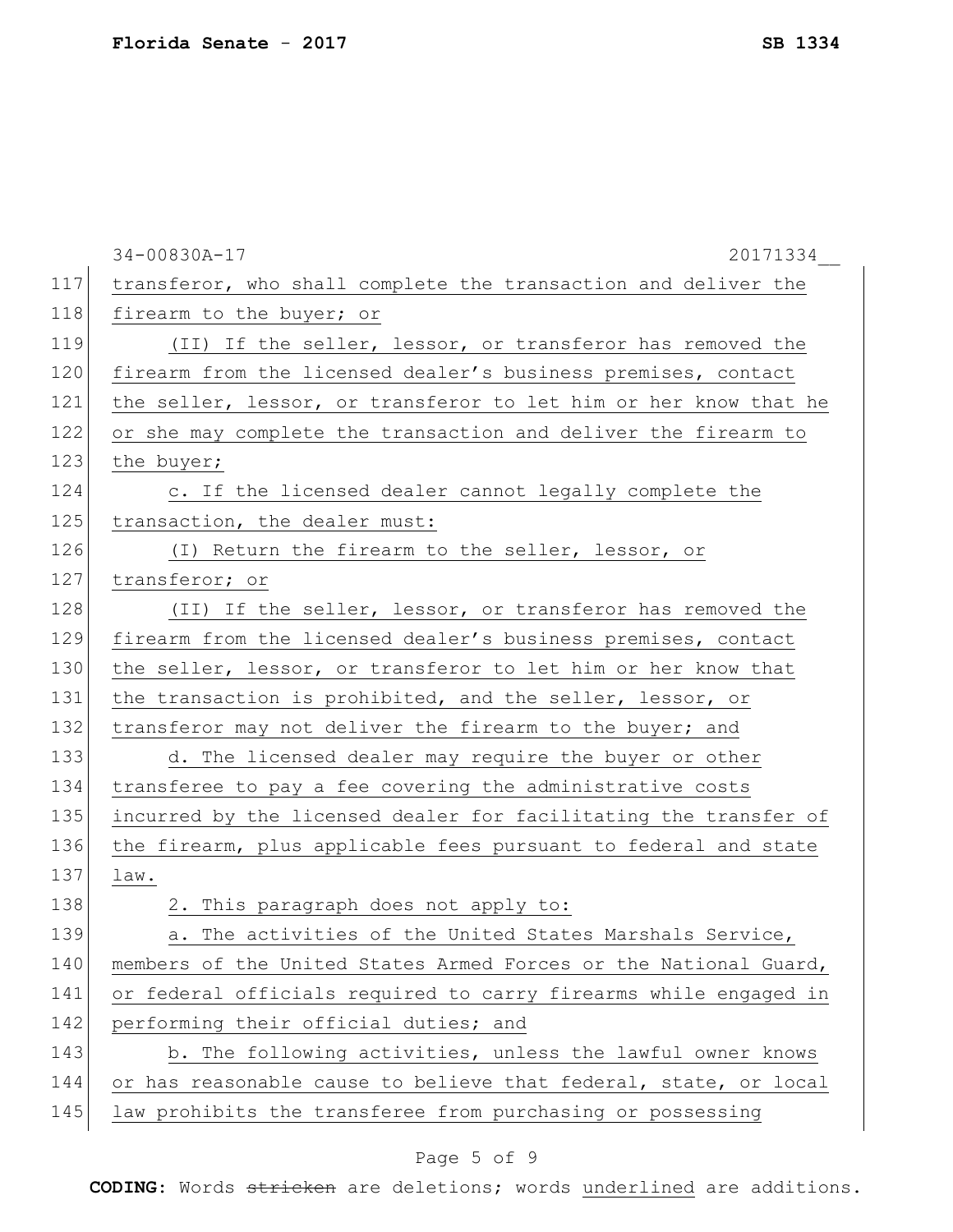|     | 34-00830A-17<br>20171334                                         |
|-----|------------------------------------------------------------------|
| 146 | firearms, or that the transferee is likely to use the firearm    |
| 147 | for unlawful purposes:                                           |
| 148 | (I) The delivery of a firearm to a gunsmith for service or       |
| 149 | repair, or the return of the firearm to its owner by the         |
| 150 | qunsmith;                                                        |
| 151 | (II) The transfer of a firearm to a carrier, warehouseman,       |
| 152 | or other person engaged in the business of transportation or     |
| 153 | storage, to the extent that the receipt, possession, or having   |
| 154 | on or about the person of any firearm is in the ordinary course  |
| 155 | of business and in conformity with federal, state, and local     |
| 156 | laws, and not for the personal use of any such person;           |
| 157 | (III) The loan of a firearm solely for the purpose of            |
| 158 | shooting at targets, if the loan occurs on the premises of a     |
| 159 | properly licensed target facility and if the firearm is at all   |
| 160 | times kept within the premises of the target facility;           |
| 161 | (IV) The loan of a firearm to a person who is under 18           |
| 162 | years of age for lawful hunting, sporting, or educational        |
| 163 | purposes while under the direct supervision and control of a     |
| 164 | responsible adult;                                               |
| 165 | (V) The loan of a firearm to a person who is 18 years of         |
| 166 | age or older if the firearm remains in the person's possession   |
| 167 | only while the person is accompanying the lawful owner and using |
| 168 | the firearm for lawful hunting, sporting, or recreational        |
| 169 | purposes; or                                                     |
| 170 | (VI) The loan of a firearm to an adult family member of the      |
| 171 | lawful owner of the firearm if the lawful owner resides with the |
| 172 | family member but is not present in the residence, provided that |
| 173 | the family member does not maintain control over the firearm for |
| 174 | more than 10 consecutive days.                                   |

# Page 6 of 9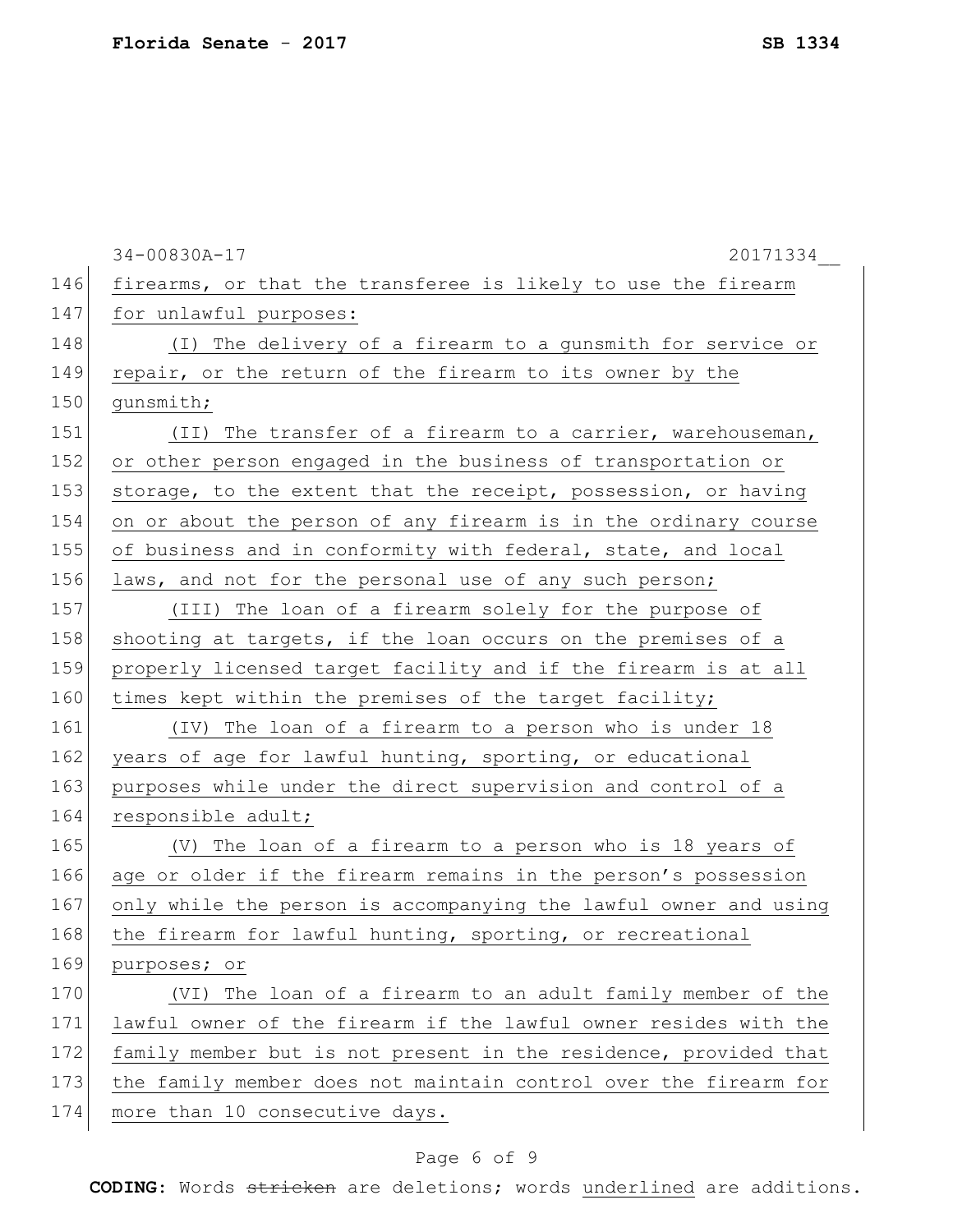|     | 34-00830A-17<br>20171334                                         |
|-----|------------------------------------------------------------------|
| 175 | (3) In the event of scheduled computer downtime, electronic      |
| 176 | failure, or similar emergency beyond the control of the          |
| 177 | Department of Law Enforcement, the department shall immediately  |
| 178 | notify the licensee of the reason for, and estimated length of,  |
| 179 | such delay. After such notification, the department shall        |
| 180 | forthwith, and in no event later than the end of the next        |
| 181 | business day of the licensee, either inform the requesting       |
| 182 | licensee if its records demonstrate that the buyer or transferee |
| 183 | is prohibited from receipt or possession of a firearm pursuant   |
| 184 | to Florida and Federal law or provide the licensee with a unique |
| 185 | approval number. Unless notified by the end of said next         |
| 186 | business day that the buyer or transferee is so prohibited, and  |
| 187 | without regard to whether she or he has received a unique        |
| 188 | approval number, the licensee may complete the sale or transfer  |
| 189 | and shall not be deemed in violation of this section with        |
| 190 | respect to such sale or transfer.                                |
| 191 | (10) A licensed importer, licensed manufacturer, or              |
| 192 | licensed dealer is not required to comply with the requirements  |
| 193 | of this section in the event of:                                 |
| 194 | (a) Unavailability of telephone service at the licensed          |
| 195 | premises due to the failure of the entity which provides         |
| 196 | telephone service in the state, region, or other geographical    |
| 197 | area in which the licensee is located to provide telephone       |
| 198 | service to the premises of the licensee due to the location of   |
| 199 | said premises; or the interruption of telephone service by       |
| 200 | reason of hurricane, tornado, flood, natural disaster, or other  |
| 201 | act of God, war, invasion, insurrection, riot, or other bona     |
| 202 | fide emergency, or other reason beyond the control of the        |
| 203 | <del>licensee; or</del>                                          |
|     |                                                                  |

# Page 7 of 9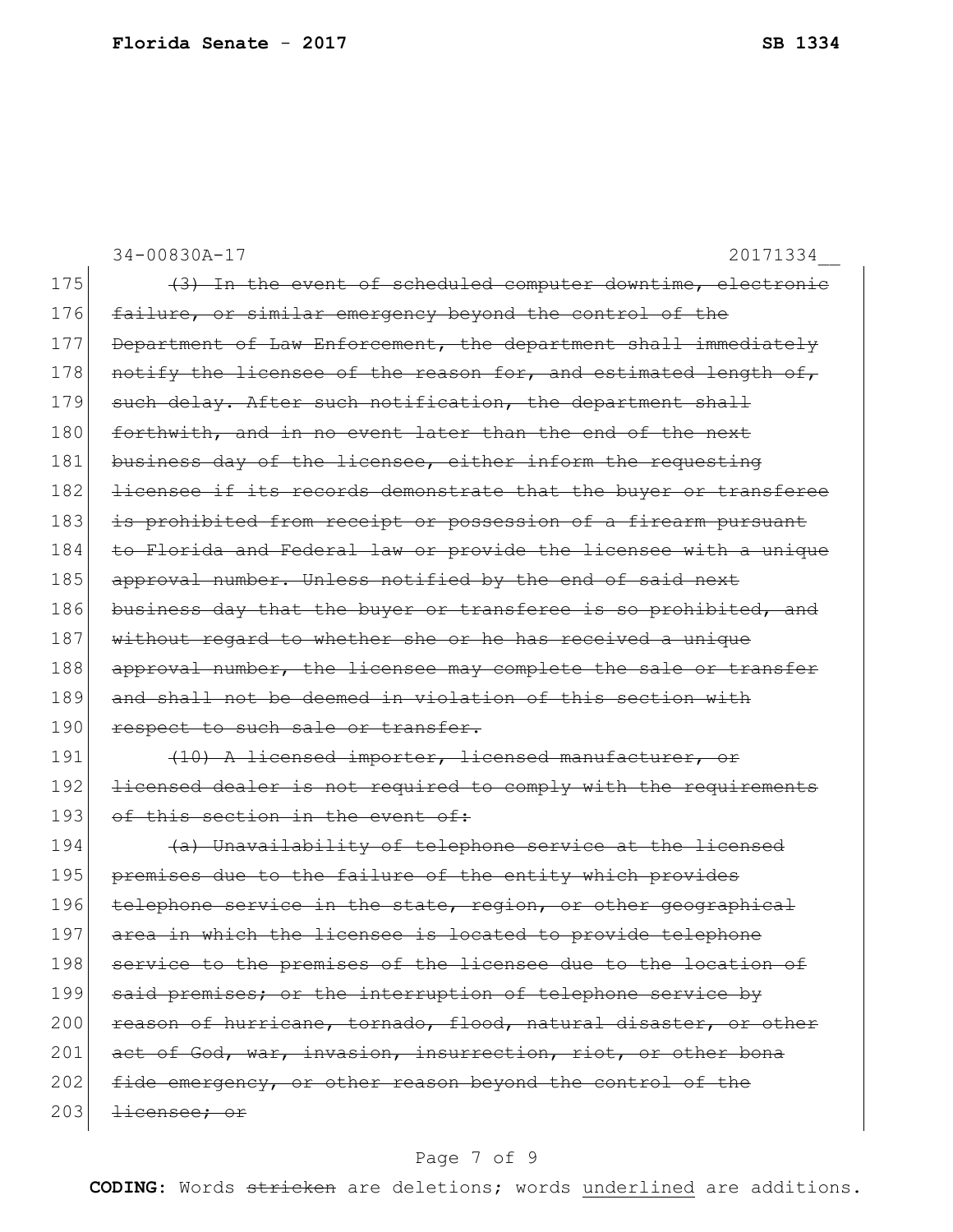|     | 34-00830A-17<br>20171334                                                      |
|-----|-------------------------------------------------------------------------------|
| 204 | (b) Failure of the Department of Law Enforcement to comply                    |
| 205 | with the requirements of subsections $(2)$ and $(3)$ .                        |
| 206 | Section 2. Paragraph (a) of subsection (1) of section                         |
| 207 | 790.0655, Florida Statutes, is amended to read:                               |
| 208 | 790.0655 Purchase and delivery of handguns; mandatory                         |
| 209 | waiting period; exceptions; penalties.-                                       |
| 210 | $(1)$ (a) There shall be a mandatory 3-day waiting period,                    |
| 211 | which shall be 3 days, excluding weekends and legal holidays,                 |
| 212 | between the purchase and the delivery at retail, or the delivery              |
| 213 | through a private sale facilitated through a licensed dealer                  |
| 214 | under s. 790.065(1)(d), of any handgun. "Purchase" means the                  |
| 215 | transfer of money or other valuable consideration to the                      |
| 216 | retailer. "Handgun" means a firearm capable of being carried and              |
| 217 | used by one hand, such as a pistol or revolver. "Retailer" means              |
| 218 | and includes every person engaged in the business of making                   |
| 219 | sales at retail or for distribution, or use, or consumption, or               |
| 220 | storage to be used or consumed in this state, as defined in s.                |
| 221 | $212.02(13)$ .                                                                |
| 222 | Section 3. Paragraph (e) of subsection (3) of section                         |
| 223 | 790.335, Florida Statutes, is amended to read:                                |
| 224 | 790.335 Prohibition of registration of firearms; electronic                   |
| 225 | $records. -$                                                                  |
| 226 | (3) EXCEPTIONS. - The provisions of this section shall not                    |
| 227 | apply to:                                                                     |
| 228 | (e)1. Records kept pursuant to the recordkeeping provisions                   |
| 229 | of s. 790.065; however, nothing in this section shall be                      |
| 230 | construed to authorize the public release or inspection of                    |
| 231 | records that are made confidential and exempt from the                        |
| 232 | provisions of s. 119.07(1) by s. 790.065(3)(a) $\frac{1}{3}$ . 790.065(4)(a). |
|     |                                                                               |

#### Page 8 of 9